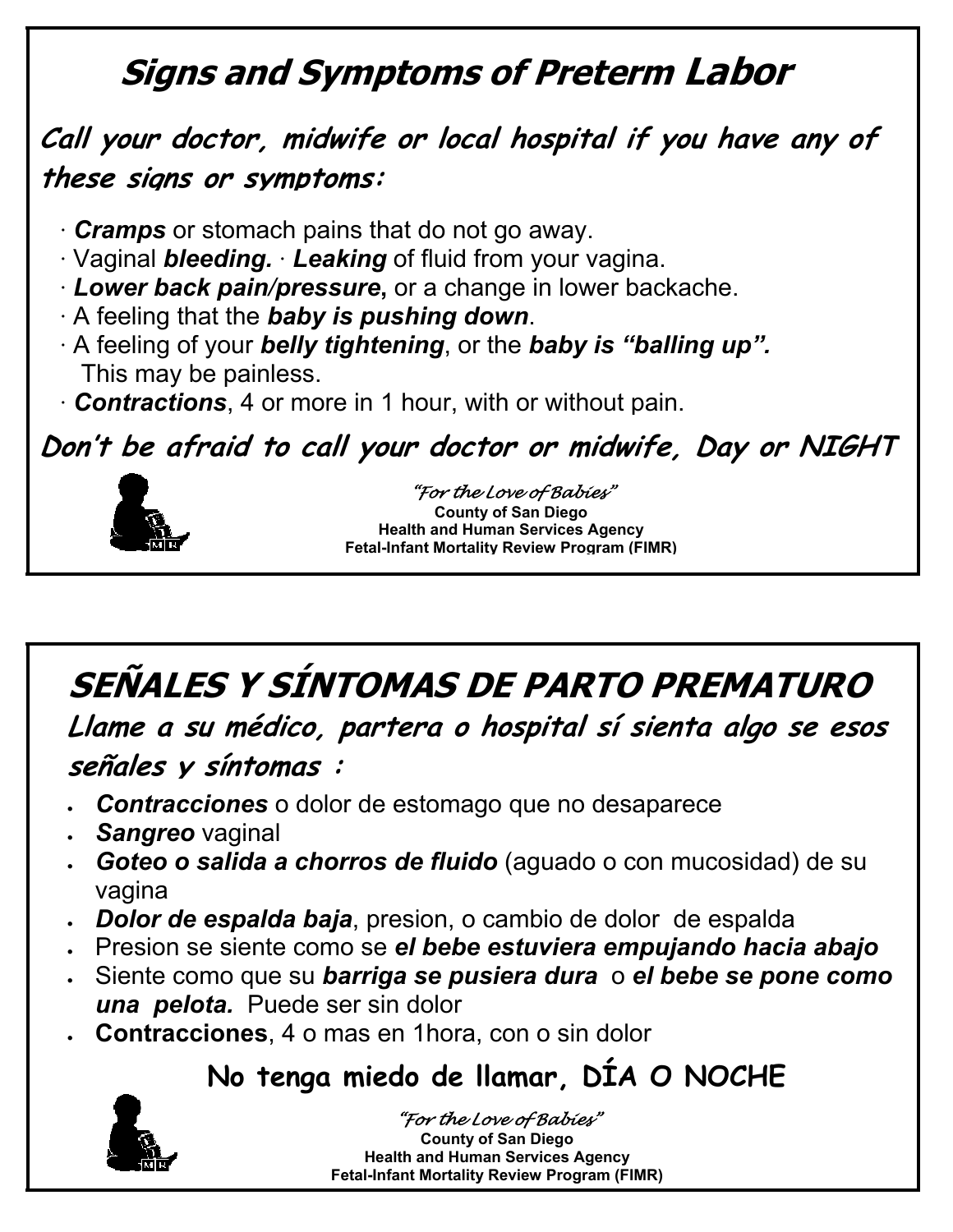## **Signs and Symptoms of Preterm Labor**

#### **Call your doctor, midwife or local hospital if you have any of these signs or symptoms:**

- · *Cramps* or stomach pains that do not go away.
- · Vaginal *bleeding.* · *Leaking* of fluid from your vagina.
- · *Lower back pain/pressure***,** or a change in lower backache.
- · A feeling that the *baby is pushing down*.
- · A feeling of your *belly tightening*, or the *baby is "balling up".* This may be painless.
- · *Contractions*, 4 or more in 1 hour, with or without pain.

**Don't be afraid to call your doctor or midwife, Day or NIGHT**



"For the Love of Babies" **County of San Diego Health and Human Services Agency Fetal-Infant Mortality Review Program (FIMR)**

**Signs and Symptoms of Preterm Labor**

**Call your doctor, midwife or local hospital if you have any of these signs or symptoms:**

- · *Cramps* or stomach pains that do not go away.
- · Vaginal *bleeding.* · *Leaking* of fluid from your vagina.
- · *Lower back pain/pressure***,** or a change in lower backache.
- · A feeling that the *baby is pushing down*.
- · A feeling of your *belly tightening*, or the *baby is "balling up".* This may be painless.
- · *Contractions*, 4 or more in 1 hour, with or without pain.

**Don't be afraid to call your doctor or midwife, Day or NIGHT**



"For the Love of Babies" **County of San Diego Health and Human Services Agency Fetal-Infant Mortality Review Program (FIMR)**